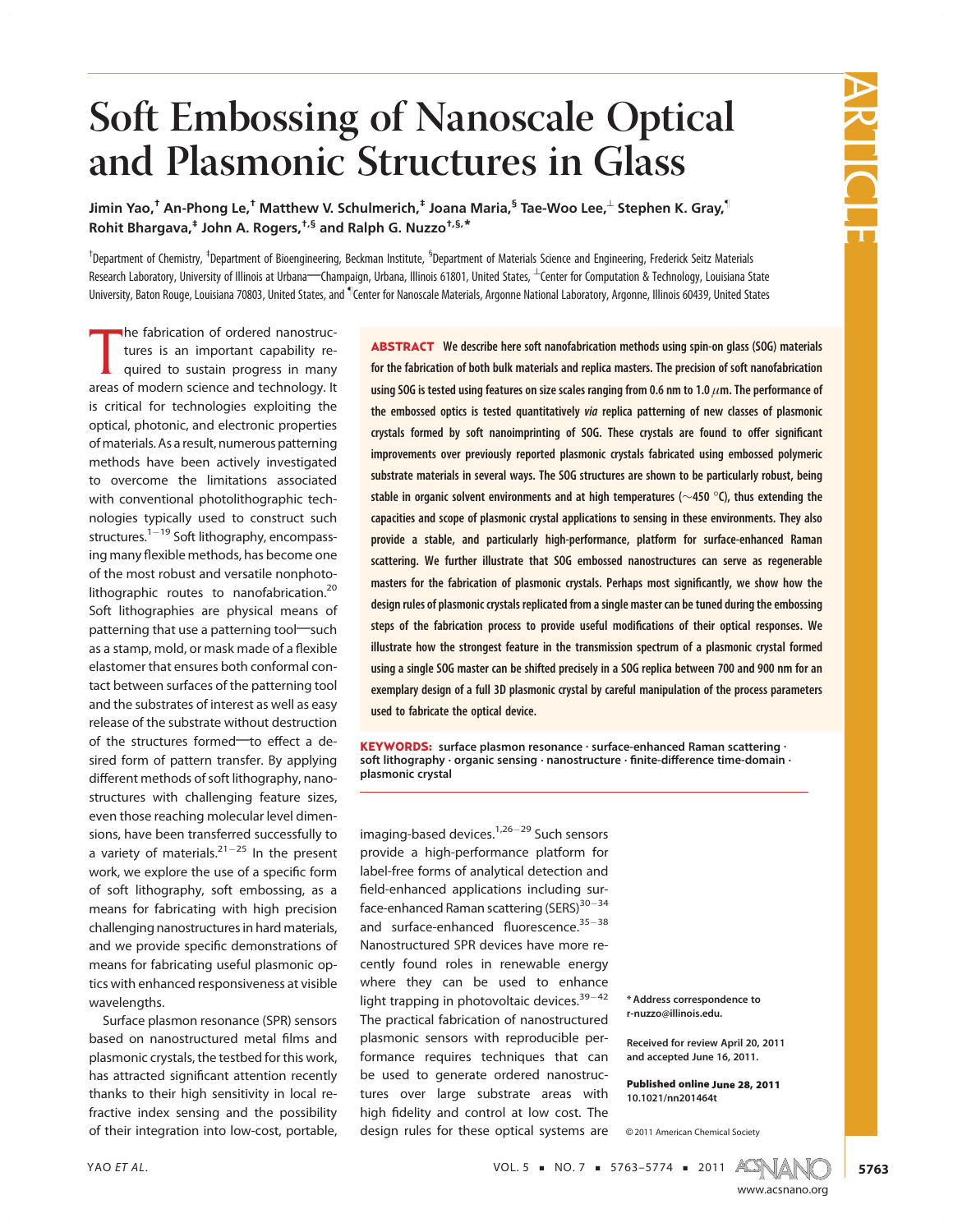

Figure 1. Schematic illustration of the fabrication of SOG-based plasmonic crystals (left) and the NOA-based plasmonic crystals using a SOG-embossed nanostructure as the master (right).

quite demanding and challenging to realize in practice. Most current fabrication methods are commonly based on conventional photolithography technologies,<sup>43–48</sup> and other complementary methods such as nanosphere lithography, $11,12$  soft interference lithography,<sup>13,14,49–51</sup> and soft nanoimprint lithography.<sup>21,22</sup>

We have developed classes of plasmonic crystal systems based on periodic arrays of cylindrical nanoholes embossed in polymer films using soft nanoimprint lithography.<sup>27–29,52,53</sup> These nanostructured plasmonic crystals provide high sensitivity in both quantitative multispectral sensing modes and SPR imaging at near-infrared and visible wavelengths.<sup>1,27,29</sup> The sensitivity enhancement seen at visible wavelengths with specific plasmonic crystal design rules is subject to useful forms of tuning via modifications made to the distribution and thickness of metal films deposited on the embossed plasmonic crystal substrate, all while keeping the underlying design attributes of the substrate nanostructures constant.<sup>29</sup>

The polymer based plasmonic crystals we previously developed are exceptionally high performance sensing devices<sup>27,29,30,52–54</sup> but are restricted in important ways by their limited stability in many organic solvents or at temperatures higher than the glass transition temperature of the polymers themselves, imposing limits on the scope of any potential sensing applications. Additionally, the polymer and photoresist based systems we have previously used in the fabrication of the plasmonic crystals have a limited refractive index range ( $n = 1.56 - 1.60$ ).<sup>27,29,30</sup> Just as changes in the refractive index of the local environment generate changes in the optical properties of the plasmonic sensor, it should be expected that the refractive index of the embossing medium also exerts similar control over the optical properties and the plasmonic modes supported by the sensor.

We also have found that the elastomer stamps used in soft nanoimprinting degrade over time due to the absorption of nonpolar monomers within the elastomer, leading to a gradual drift in feature sizes upon reuse and a lifetime for replication limited to ∼10 generations. This places a large demand on the original lithographic masters which themselves, for the feature sizes associated with optics useful for imaging based sensing at visible wavelengths, cannot be reused more than ca. 5–6 times without significant degradation. This is a considerable disadvantage because the fabrication of the original lithographic masters with their precise nanometer feature sizes requires advanced photolithography techniques. For these reasons, there exists an important need to develop more robust materials that provide comparable facilities for high resolution, low defect patterning by soft embossing. This paper describes a comprehensive study made to this end.

We introduce here the application of inorganic spinon glass (SOG) materials for use as a high resolution thermoset embossing medium, a materials choice that greatly enhances both the durability and stability of embossed nanoscale structures while simultaneously facilitating their ease of manufacture. Experimental findings obtained using these new plasmonic sensors reveal that the inorganic material is stable even when exposed to organic solvents and high temperatures. We also demonstrate that embossed SOG materials can serve as durable and regenerable masters for the fabrication of new plasmonic nanostructures, reducing the demand for expensive photolithographic masters and potentially decreasing the cost of plasmonic crystal fabrication. We further demonstrate that these inorganic molded plasmonic nanostructures provide significant improvements over plasmonic crystals fabricated using embossed organic polymers for SERS measurements.<sup>30,55–60</sup> In this paper, the replication

YAO ET AL.  $\overline{X}$   $\overline{Y}$   $\overline{Y}$   $\overline{Y}$   $\overline{Y}$   $\overline{Y}$   $\overline{Y}$   $\overline{Y}$   $\overline{Y}$   $\overline{Y}$   $\overline{Y}$   $\overline{Y}$   $\overline{Y}$   $\overline{Y}$   $\overline{Y}$   $\overline{Y}$   $\overline{Y}$   $\overline{Y}$   $\overline{Y}$   $\overline{Y}$   $\overline{Y}$   $\overline{Y}$   $\overline{Y}$   $\over$ 

www.acsnano.org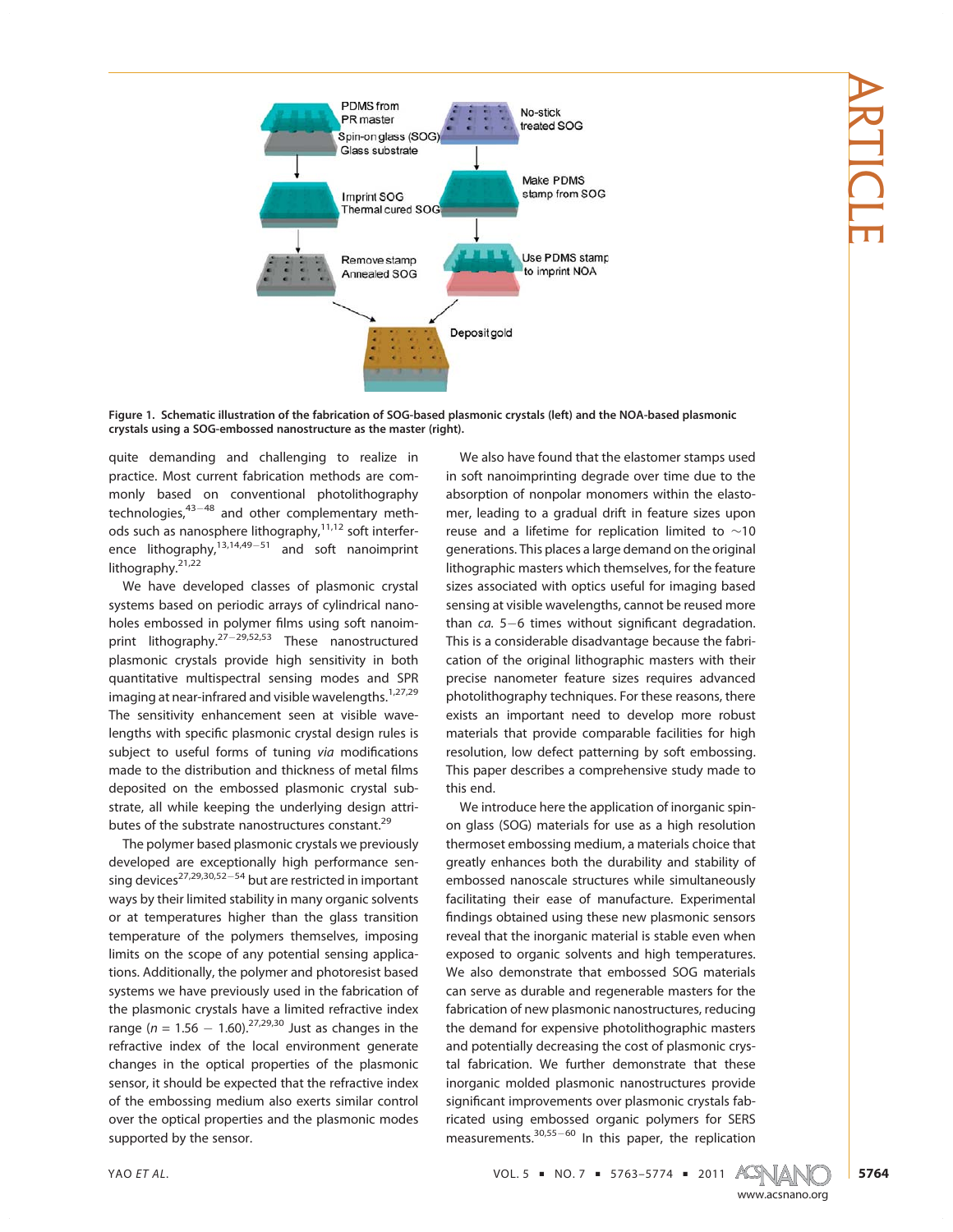

Figure 2. Top view scanning electron microscopy (SEM) images of the plasmonic crystal nanostructure with periodicity of ∼580 nm and hole diameter of ∼300 nm embossed in (a) NOA film and (b) SOG film.

precision of SOG materials is examined from the micrometer to the near-molecular level. The usage of SOG materials improves the fabrication process of plasmonic crystals and provides a low-cost, simple route to optimize the device form factors with the assistance of finite-difference time-domain (FDTD) calculations.

# RESULTS AND DISCUSSION

Nanofabrication Using SOG as a Molding Material. The left side of Figure 1 schematically illustrates the procedures for fabricating plasmonic crystals from SOG masters. A h-PDMS/s-PDMS composite stamp with surface relief structure replicated from a photolithographic master was used to emboss the SOG sol. The stamp is driven into the soft sol by gravity under a modest load to achieve conformal contact, soft baked at 110  $^{\circ}$ C for 3 min, and then carefully removed. The embossed SOG was then fully cured by a series of higher temperature bakes. A SOG plasmonic crystal can be generated by depositing a 5 nm  $SnO<sub>2</sub>$  adhesion layer followed by a 35 nm Au film on top of the embossed nanostructures via sequential sputter depositions carried out in 5 mTorr argon environments.

Substituting a high optical quality spin-on-glass resin for the photocurable polymer improves the replication quality of the fabrication protocol. The subsequent separation of the PDMS stamp from the SOG sol is surprisingly easy, sufficiently so as to enable the fabrication of small features with high precision and quality. For example, the smallest nanohole arrays with hole diameters of 240 nm in our design rule are difficult to replicate using polymeric photocurable materials (Figure 2a), but these small features are easily replicated in SOG (Figure 2b).

The materials chemistry of SOG itself is the most challenging aspect of using it as an embossing material and care must be taken to avoid chemical degradation which leads to the formation of gross structural defects. Specifically, the SOG precursor materials are sensitive to moisture and subject to as yet poorly predictable forms of degradation that destroy their capacity to effect precise replication with nanometer design tolerance. We noticed in our experiments, for example, that nanoparticles with sizes around 50 nm frequently appeared on the surface of the embossed SOG nanostructure, decreasing the quality of the

plasmonic nanostructure replication(Supporting Information, Figure SI 1a,c). Filtering the SOG sol using 0.22 and 0.02  $\mu$ m syringe filters before spin-casting removes these nanoparticles very effectively and produces embossed SOG nanostructures with smooth surfaces (Supporting Information, Figure SI 1b,d). It is clear that there are no particles on the surface of filtered SOG films while numerous particles occupy the surface of the unfiltered SOG films. The particle-free regions of the surface coming from unfiltered SOG are as smooth as those of the filtered SOG film, suggesting the nanoparticles are formed and suspended via adventitious hydrolysis.

SOG embossed nanostructures can serve as durable masters for the replication of plasmonic crystals following the procedure depicted on the right side of Figure 1. Generally, a monolayer of a fluorinated silane release agent is formed on the embossed SOG surface to promote the separation between the SOG and the cast PDMS. After forming this self-assembled monolayer, a composite h-PDMS/s-PDMS stamp is cast and cured to replicate the SOG embossed structure. The resultant PDMS stamp can be used to emboss photocurable materials to generate plasmonic nanostructures. For example, photocurable NOA was molded using a PDMS stamp with a relief structure replicated from a SOG master. The data in Figure 3 show that these replicated stamps maintain fidelity with the original lithographic master, yielding large area NOA supported nanohole arrays with high replication precision.

Fabrication and Spectral Tuning of Plasmonic Crystals Molded in SOG. The SOG master can also provide an easy way to tune the design rule of the plasmonic crystals (Supporting Information, Figure SI 2). Shrinkage of SOG upon curing during the SOG embossing process results in nanohole arrays embossed on the SOG surface with enlarged nanohole diameters and reduced relief depths compared to the original photolithographic master. We found somewhat surprisingly that the relief depth can be tuned by controlling the solvent evaporation conditions during the embossing of the SOG sol. For example, the embossed SOG nanostructure will have a shallower relief depth when the solvent is evaporated from the spin-coated SOG sol before embossing compared with that of the embossed SOG nanostructure imprinted by PDMS immediately after the SOG sol is cast on the glass slide.

As an illustration of this latter design-centric capability, we first fabricated an NOA-based 3D plasmonic crystal<sup>29</sup> with strong transmission mode optical features located at ∼700 nm using a SOG master with a relief depth of ∼200 nm. The topography of this plasmonic crystal design was measured using atomic force microscopy (AFM), and an inverted 3D representation of the surface confirming the <sup>∼</sup>200 nm relief depth is presented in Figure 3a. Normal-incidence transmission spectra for this NOA-based plasmonic crystal nanostructure obtained both experimentally

YAO ET AL. 2011 ASSEMBLED TO A SERVICE 5 TO A SERVICE 5 TO A SERVICE 5 TO A SERVICE 5 TO A SERVICE 5 TO A SERVICE 5 TO A SERVICE 5 TO A SERVICE 5 TO A SERVICE 5 TO A SERVICE 5 TO A SERVICE 5 TO A SERVICE 5 TO A SERVICE 5

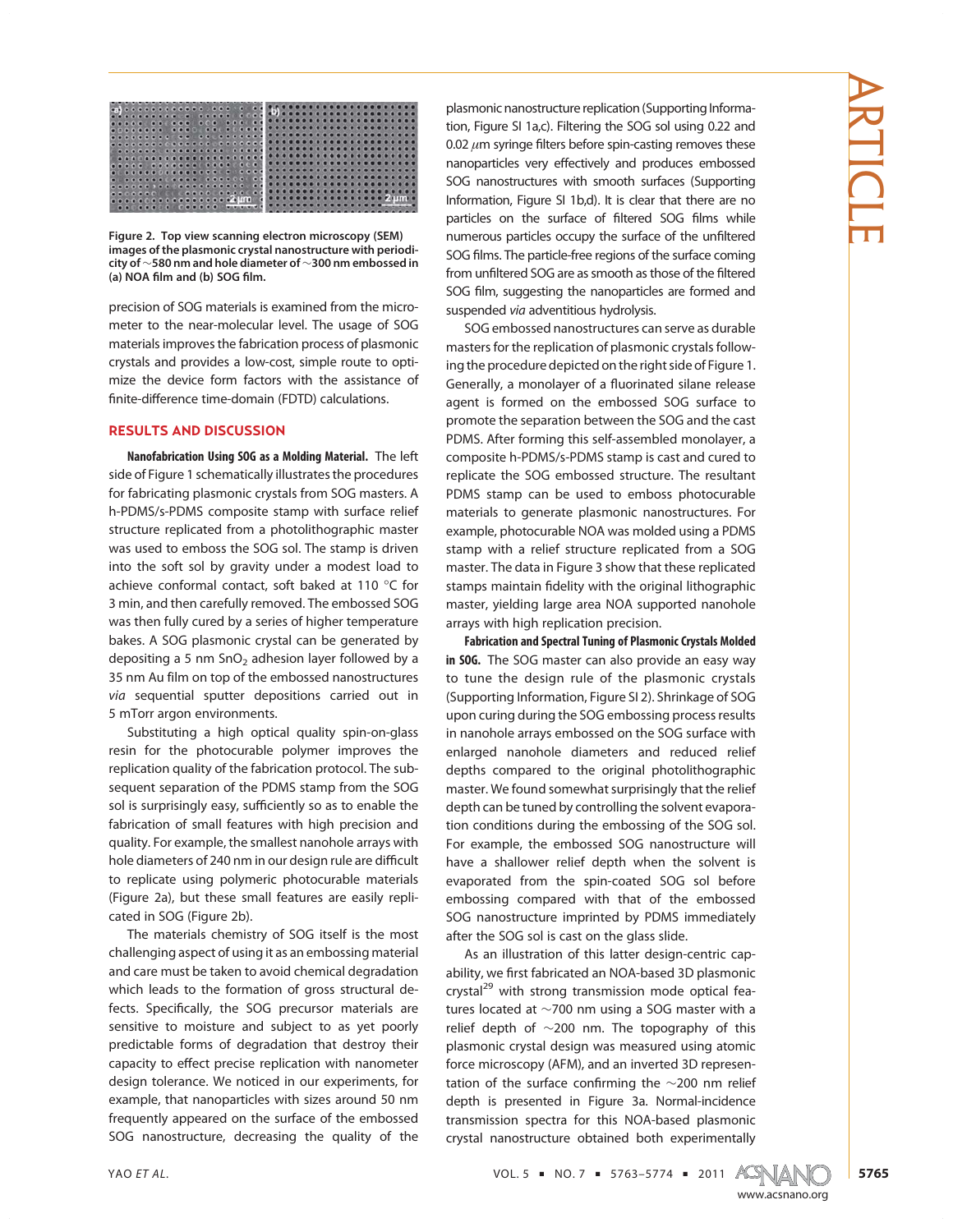

Figure 3. (a) Inverted 3D atomic force microscopy (AFM) image of the NOA-based plasmonic crystal nanostructures fabricated using the SOG master (∼328 nm hole diameter, ∼200 nm hole depth, ∼560 nm hole spacing). (b) Experimental transmission spectrum (black) for full 3D NOA-based plasmonic crystal depicted in panel a and FDTD calculated transmission spectrum (red). (c) FDTD calculated electric field plots corresponding to optical features marked B (633 nm) and C (689 nm) in panel b. (d) Normal-incidence transmission spectra of NOA plasmonic crystals fabricated using SOG masters with different relief depths while maintaining other design parameters (hole diameter, periodicity, and gold thicknesses) constant.

and computationally through FDTD modeling are shown in Figure 3b. As in earlier work, the optical features of this system can be assigned to localized surface plasmon resonances (LSPRs), Bloch wave surface plasmon polaritions (BW-SPPs), and Wood's anomalies (WAs) or a combination of these features, as well as the background gold absorption around 500 nm.<sup>29</sup> The electric fields supported at wavelengths of 633 nm (B) and 689 nm (C) were calculated using the FDTD method and are presented in Figure 3c; the corresponding wavelengths are also indicated on the transmission spectra in Figure 3b. These plots reveal a high localization of the electric field around the rim of the nanohole at these wavelengths.

Additional SOG masters were fabricated with relief depths of 50 and 350 nm while keeping the other design parameters (e.g., nanohole diameter and periodicity) constant by controlling the spin coating time as the initial SOG film was applied to the glass slide (Supporting Information, Figure SI2 presents AFM characterizations of these different relief depths). It is important to emphasize that these variable-depth SOG-based plasmonic crystals were all produced using a single elastomeric stamp; the relief depth of the original stamp was ∼400 nm. NOA-based plasmonic crystals were replicated from these different SOG masters with relief depths of 50, 200, and 350 nm, and their transmission spectra compared (Figure 3d). These spectra clearly show shifts in the transmission that broadly span visible wavelengths as the nanohole

depths increase, demonstrating an ability to tune the optical response of the plasmonic crystal during the SOG embossing that otherwise would have required the fabrication of separate photolithographic masters. This in turn should provide a means to reduce both the cost and time required for nanofabricating precision subwavelength optics.

The broader capacities that exist to tailor the optical properties of nanoimprinted plasmonic crystals between visible and near-infrared wavelengths is illustrated by the data presented in Supporting Information, Figure SI3a. The strongest transmission peak in the spectrum of a quasi  $3D^{27,52}$  plasmonic crystal system occurs at ∼1200 nm; in the quasi-3D design, gold deposition via electron-beam evaporation coats the top surface of the device as well as the bottom of the nanoholes with little or no coverage on the nanohole sidewalls. This response shifts to  $\sim$ 900 nm in a full 3D<sup>29</sup> plasmonic crystal system, where gold deposition via sputtering results in the metal film coating the top surface and nanohole bottoms as well as on the nanohole sidewalls. Most strikingly, though, is the fact that the wavelength of the strongest peak can be further shifted (to ∼700 nm) in the new design by simply optimizing the nanostructure relief depth using the control capabilities that accompany the use of embossed SOG nanostructures as replication masters.

More precise tuning of the optical response can be achieved using a combination of these techniques, and FDTD-based electrodynamics calculations can be

YAO ET AL. VOL. 5 ' NO. 7 ' 5763–5774 ' 2011

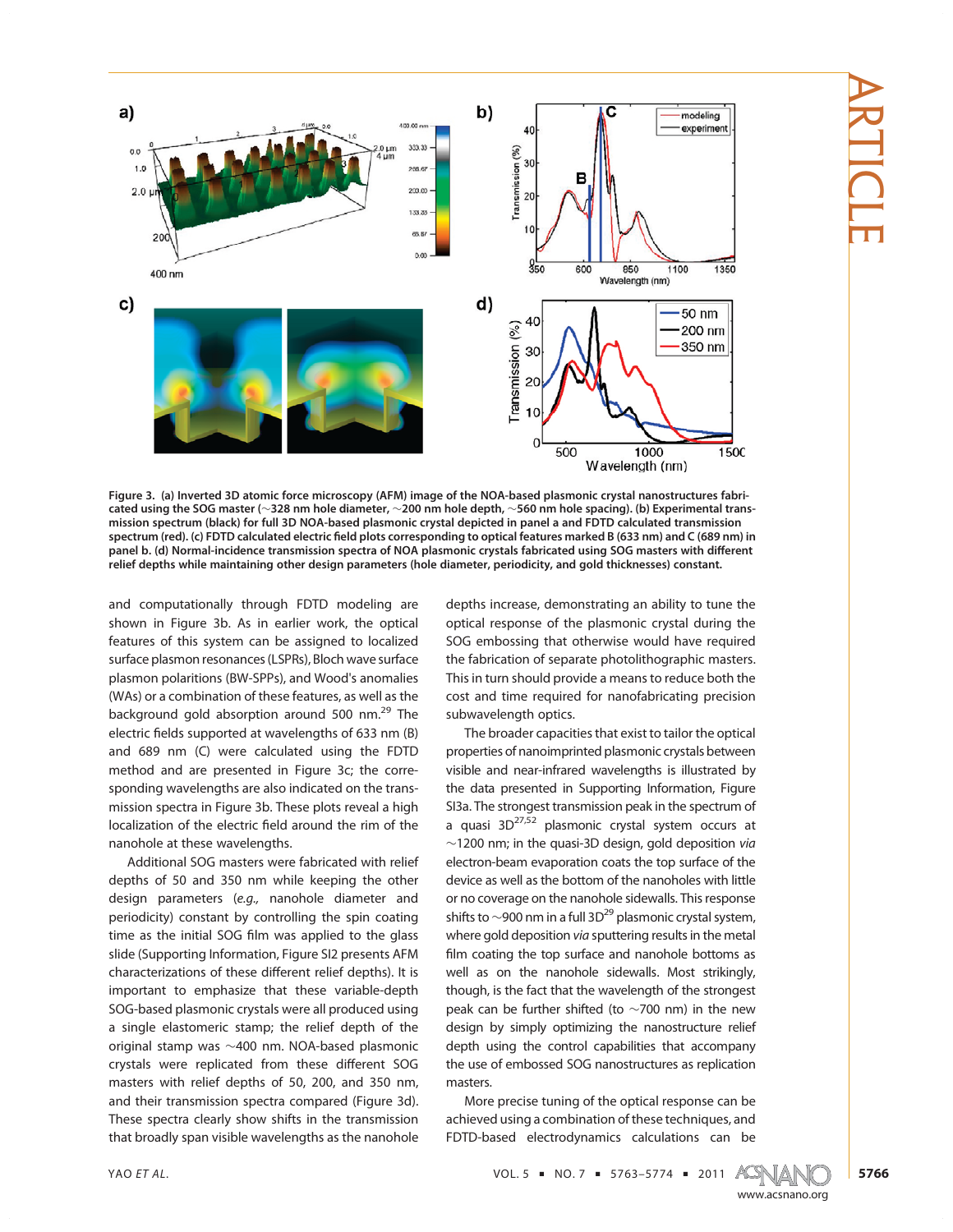

Figure 4. SEM images of nanostructures fabricated in PMMA layers via E-beam lithography with different shapes and sizes. (a) Large area top view and (b) high magnification view. (c) AFM image of the nanostructures embossed in SOG films using E-beam lithographic nanostructures as the replication master. (d) Structural profile following the red line in panel c across the nanostructures.

employed as a powerful tool for rationally tailoring in silico the plasmonic crystal dimensions for a specific application. For example, the results of a set of FDTD calculations are presented in Supporting Information, Figure SI3b, where the relief depth of the plasmonic nanohole array was varied between 50 and 600 nm. The red curve shows that the peak transmission wavelength of the plasmonic crystal can be tuned between 640 and 760 nm by adjusting the relief depth alone, with additional changes expected if the gold layer thicknesses or deposition characteristics are also changed. The calculated absolute transmittance at the peak transmission wavelength is plotted in black, and these two curves taken together show that although the peak transmission wavelength does not change monotonically in the relief depth range considered, different absolute transmittances can be realized at a single peak wavelength by targeting different relief depths. Theoretical computations can thus provide guidance in choosing the appropriate plasmonic crystal parameters for a particular application, and molding the device in spin-on-glass provides fabrication flexibility that previously has been unavailable.

Molecular-Scale Nanoimprinting Resolution Using SOG. As a demonstration of the replication resolution capable using SOG as an embossing medium, nanostructures with feature sizes between 5 and 200 nm were patterned by electron beam (E-beam) lithography (Figure 4a,b) and replicated in SOG. The E-beam lithography nanostructures were replicated as a composite h-PDMS/s-PDMS stamp, which was used in turn to transfer the E-beam patterns to an SOG film. The AFM data shown in Figure 4c displays a typical realized replication of a variety of E-beam lithographic structures in SOG, ones with different sizes and shapes. The relief depths of the

replicated E-beam lithography structures vary from ∼1 to ∼50 nm as shown in the AFM line cut in Figure 4d; variations in the nanostructure heights follow those of the original E-beam lithographic masters.

Molecular scale molding experiments were performed using masters made of single-walled carbon nanotubes (SWNTs) grown on  $SiO<sub>2</sub>/Si$  substrates. The h-PDMS/s-PDMS stamps were generated by casting and curing the elastomer against these SWNT masters and were subsequently used to emboss the SOG sol. The SWNT structures can be replicated on SOG films and are clearly distinguished from the unpatterned areas (Supporting Information, Figure SI4). The relief depth of the replicated SWNT structures could not be determined precisely, however, as the roughness of the SOG film at these dimensions is similar to the feature sizes of the master.

Chemical Stability of SOG-Based Plasmonic Nanostructures. The fully cured embossed SOG substrate is a glass-like inorganic film and is stable in common organic solvents. Piranha solution (highly oxidizing mixtures of concentrated sulfuric acid and hydrogen peroxide) and gold etchant are compatible with the SOG-embossed nanostructures, and these solutions have been used to aggressively clean the SOG plasmonic crystals by removing polymeric debris and stripping the metal layer. SEM images in Supporting Information, Figure SI5a compare the surface structures of one typical embossed SOG nanostructure before and after soaking in piranha solution over 24 h, and no changes were observed in the surface of the SOG nanostructures after cleaning. AFM measurements of the plasmonic crystal before and after piranha cleaning under the same conditions are presented in Supporting Information, Figure SI5b and show that the vertical profiles of

YAO ET AL. 2011 AL.

ARTICLE

www.acsnano.org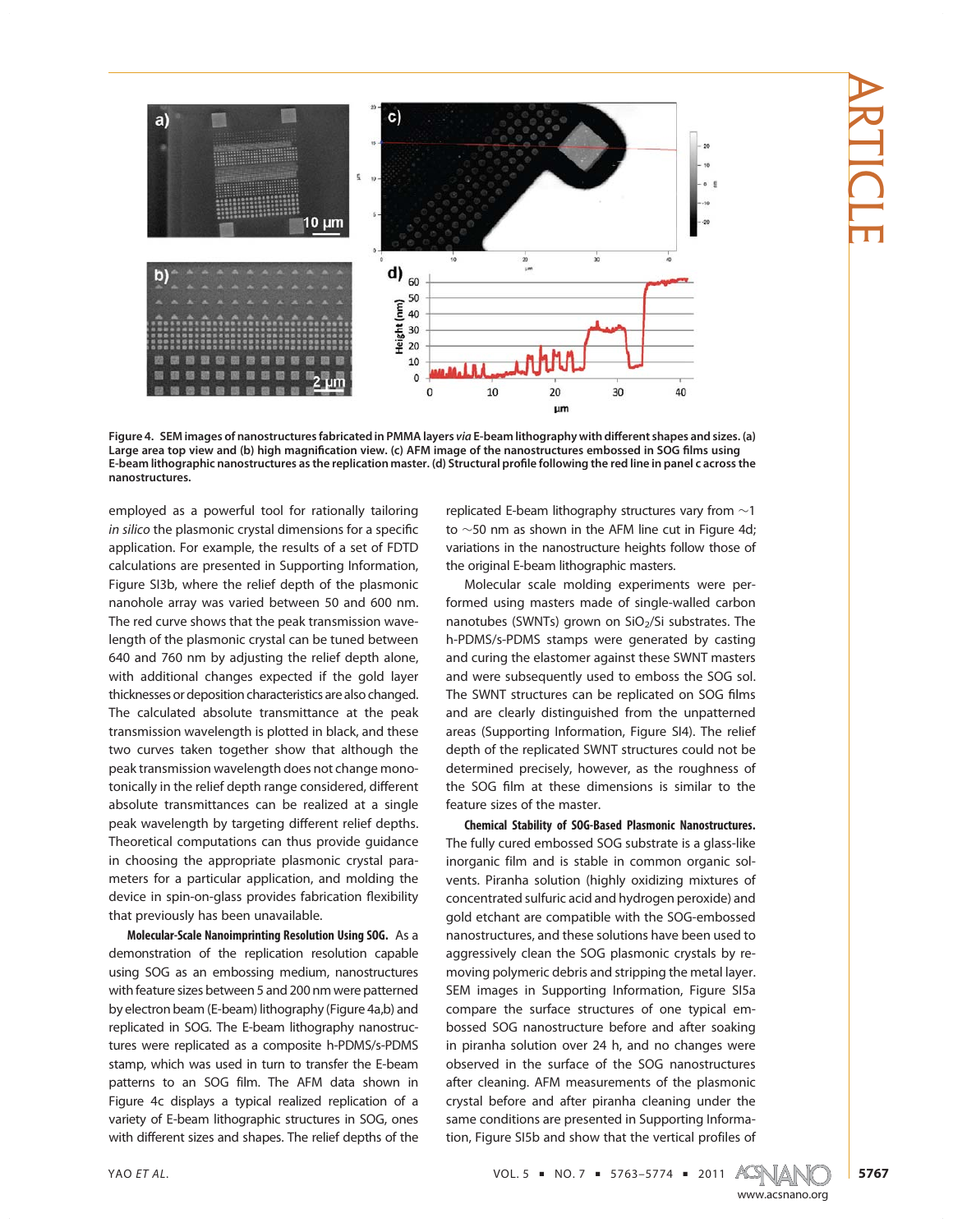

Figure 5. Multispectral analysis of organic solvent refractive index sensing using full 3D SOG plasmonic crystals with 35 nm thick gold films. (a) Color contour plot of the changes in transmission (T) with respect to the initial T at time  $t = 0$  as a function of wavelength and time as solutions of increasing refractive index (n) are injected into the flow cell (the injection sequence is methanol (n = 1.326), 1-propanol (n = 1.384), chloroform (n = 1.445), and toluene (n = 1.496), and methanol). (b) Change in T at selected wavelengths as a function of time during the injection sequence. (c) Integrated multispectral plasmonic response as a function of time corresponding to the injection sequence described in panel a. (d) Integrated responses of the plasmonic crystal as a function of the refractive index of the organic solvent with a regression line corresponding to a cubic polynomial fit of the data included as a guide to the eye. Error bars representing the standard deviation of the measurement are included in the figure but are of the order of the size of the data symbols.

the relief structures also remain unaffected. These results clearly demonstrate that the SOG nanostructure is robust enough in piranha solution to withstand the regeneration treatment. Supporting Information, Figure SI5c displays the normal-incidence transmission spectra of NOA plasmonic crystals fabricated using a SOG master before and after piranha cleaning. The spectra are taken from arrays with periodicities of ∼580 nm and ∼740 nm. The transmission spectra of NOA plasmonic crystals replicated after the piranha cleaning are consistent with those collected from NOA crystals replicated from the SOG master before the piranha cleaning. The durability of the SOG nanostructures themselves and the consistency in the optical responses of the replicated NOA plasmonic crystals are convincing arguments for the application of these SOG-based nanostructures as masters for the replication of plasmonic nanostructures with high precision.

Refractive Index Sensing in Organic Solvent Environments. Substituting a SOG material for photocurable polymers can markedly extend the scope of applications for plasmonic crystal-based sensing. For example, the inorganic nature of the SOG materials extends the capacities of plasmonic platforms for organic sensing applications, which is otherwise impossible using polymersupported plasmonic crystals due to the instability of

these substrate materials in organic solvents. As a demonstration, refractive index sensitivity measurements were made by flowing different organic solvents (methanol, 1-propanol, chloroform, and toluene) over the plasmonic crystal surface; the results are presented in Figure 5. The difference spectra over a wavelength range of 355-700 nm analyzed using a multispectral sensitivity method we described in earlier work<sup>27,29</sup> are given in Figure 5a. This wavelength range was chosen to avoid the absorption of near-infrared light by the organic solvents themselves. Spectral changes at specific wavelengths are provided in Figure 5b, further demonstrating the wavelength-specific transmission behaviors of plasmonic crystal-based SPR sensors.<sup>27,29</sup> The integrated responses of the plasmonic crystal to changes in the organic solvent environment were calculated using a previously described multispectral analysis method that weights integrated absolute intensity changes.<sup>26,27,29</sup> The results of this analysis are presented in Figure 5c, where one notes clear and progressively varying step responses upon introduction of the different solvents. The integrated response change as a function of the refractive index of the organic solvent is shown in Figure 5d; the change noted in the integrated response of a SOG plasmonic crystal is approximately linear over a broad range of

YAO ET AL. 2011 AL.

www.acsnano.org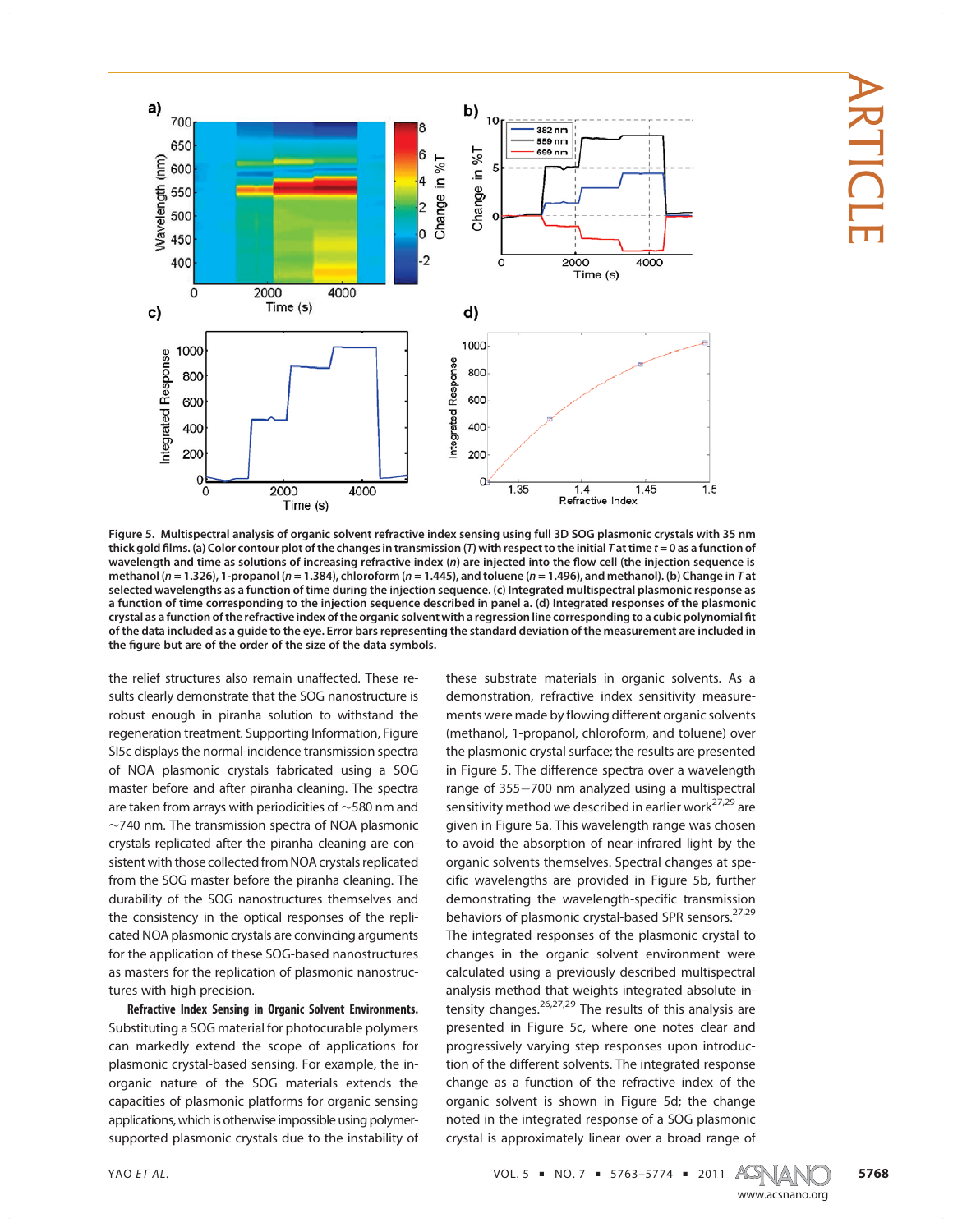

Figure 6. Multispectral analysis of organic vapor sensing using full 3D SOG plasmonic crystals with <sup>∼</sup>35 nm thick gold films and <sup>∼</sup>50 nm thick porous TiO2 layer formed on top of gold film using glancing angle E-beam deposition. (a) Color contour plot of the changes in transmission with respect to the initial transmission at time  $t = 0$  as a function of wavelength and time as ethanol/argon gas mixtures with different concentrations of ethanol are injected into the flow cell. The numbers overlaid on the plot correspond to the following gas compositions: (1) ∼44 mmHg ethanol vapor in argon, (2) ∼30 mmHg ethanol vapor in argon, (3) ∼15 mmHg ethanol vapor in argon, (4) argon, and (5) ∼59 mmHg ethanol vapor in argon. (b) Calibration curve for the integrated response as a function of ethanol partial pressures between 0-44 mmHg.

refractive indices. In control experiments, these same solvents destroyed plasmonic crystals embossed in polyurethane (NOA). The improved chemical stability of the embossed SOG plasmonic crystals thus supports prospects for their use in more aggressive chemical or nonaqueous environments for refractive index based sensing and imaging.

Refractive Index Sensing of Organic Vapors. The high analytical sensitivity of embossed SOG plasmonic crystals was demonstrated through an organic vapor sensing experiment using mixtures of argon and ethanol vapor. A gasmixing device was designed to obtain dry mixtures of different gases with proportions set by partial pressure measurements. The SOG plasmonic crystal was exposed to different ethanol vapor concentrations in a Teflon flow cell, and the normal incidence transmission spectra collected as a function of time. To take advantage of the effective sensing volume of the plasmonic crystal, a porous  $TiO<sub>2</sub>$  film was deposited on it using glancing-angle E-beam deposition $61,62$  to increase the surface area and sorptive affinity of the plasmonic crystal for the organic vapor. The multispectral analysis presented in Figure 6a shows that the refractive index change associated with changes in ethanol vapor concentration are readily detected by this modified SOG plasmonic crystal. (A graphical representation of the ethanol vapor concentrations used during the experiment is presented in Supporting Information, Figure SI6a.) This multispectral analysis coupled with the single wavelength plots in Figure SI6b show that the transmission difference measured at specific single wavelengths is a direct function of the ethanol partial pressure and returns to the initial value when the gas mixture returns to the initial ethanol concentration (the minor deviations of the transmission from the initial value are likely the result of imprecise partial pressure control using this home-built setup). The integrated response of this SOG plasmonic crystal to changes in ethanol partial pressure is approximately linear at partial pressures ranging from

0 to 44 mmHg, a representative calibration curve for which is presented in Figure 6b. On the basis of this calibration curve, a conservative estimate of the limit of detection for the sensor with the current acquisition parameters is an ethanol partial pressure in argon of ∼2.4 mmHg. This is not a hard limit as signal averaging and modification of other instrumental (i.e., nonplasmonic crystal) components would naturally extend this limit. These experiments support the capacity of SOG plasmonic crystals for organic sensing involving small refractive index variations and suggest the possibility of their use as gas/vapor sensors.

Surface-Enhanced Raman Spectroscopy Using SOG Plasmonic Crystals. SOG plasmonic crystals formed by soft nanoimprint lithography also provide a low-cost and wellcontrolled substrate for surface-enhanced Raman spectroscopy (SERS). $30$  The inorganic nature of the SOG embossed structure is more stable at high temperatures compared to photocurable organic materials. For instance, the fabrication of SOG plasmonic crystals involves thermally annealing the structures at 450  $^{\circ}$ C. The thermal durability of the embossed surface features of the SOG plasmonic crystal at this temperature suggests they may outperform conventional organicbased plasmonic crystals under the high power lasers used in Raman microscopy. We find, for example, that plasmonic crystals fabricated using NOA and SU8 photoresist are grossly distorted by local heating when irradiated with a laser at 785 nm with a reasonably high power of ∼50 mW (Supporting Information, Figure SI7a-d). The corresponding plasmonic nanostructures embossed in SOG (Figure SI7e,f) are not impacted by exposure to the laser in this way (although some annealing of the Au film due to the local heating at this limiting power is noted).

As a comparison, quasi-3D plasmonic crystals (an effective SERS design)<sup>30</sup> were molded using SOG, NOA, and SU8 and a benzenethiol self-assembled monolayer formed subsequently on each under identical

YAO ET AL. 2011 AL.

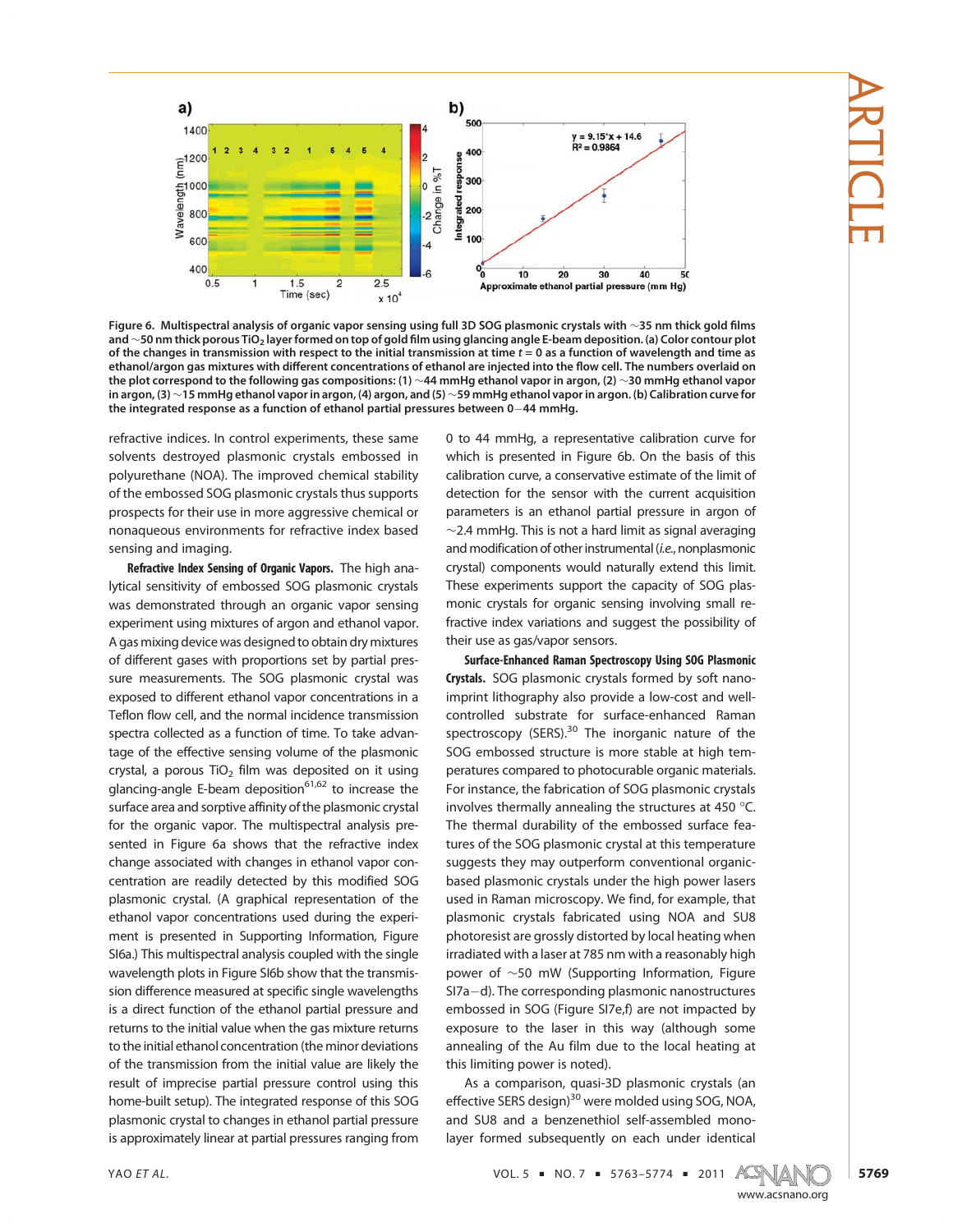

Figure 7. (a) SERS spectra of benzenethiol adsorbed onto three different embossed SERS substrates (molded in SOG, NOA, and SU8) measured with laser power of ∼0.5 mW. (b) SEM image of the SOG molded plasmonic crystal after exposure to a laser power of ∼0.5 mW, which shows that the SOG structure is not damaged by the laser exposure. (c) Simulated transmission spectra for NOA, SU-8, and SOG molded plasmonic crystals with dimensions similar to the nanostructures used to collect the Raman spectra in (a): 440 nm hole diameters, 740 nm periodicities, 48 nm Au film on the top surface, and 40 nm Au discs in the bottom of the nanoholes. (d) Magnified view of the spectra shown in panel c with a green dotted line at 821 nm.

experimental conditions. Figure 7a displays the surfaceenhanced Raman spectrum of benzenethiol collected from the SOG, NOA, and SU8-based plasmonic crystals and clearly demonstrates a larger Raman signalapproximately 10-fold enhancement-from the SOGbased nanostructures. An SEM image of the exposed SOG molded plasmonic crystal area after the SERS measurement is shown in Figure 7b. No visible damage or distortion of the nanostructures or the gold film is noted for the power used in this measurement.

Previous work has shown a correlation between the SERS enhancement of a plasmonic substrate and its optical transmission (and thus the underlying plasmonic properties) at a wavelength halfway between the laser excitation wavelength and the Raman scattered wavelength, with larger Raman enhancements observed for systems displaying greater transmission at this halfway point wavelength.30,58 In this study, this corresponds to a halfway point of 821 nm for a laser excitation of 785 nm and a Raman scattered wavelength of 857 nm (which corresponds to the Raman peak at  $\sim$ 1060 cm $^{-1}$ ). FDTD simulated transmission spectra of NOA, SU-8, and SOG plasmonic crystals with feature dimensions corresponding to the samples used experimentally are presented in Figure 7c. Figure 7d shows a magnified view of the spectra in Figure 7c with a green dotted line indicating a wavelength of 821 nm. The percent transmission value of the NOA and SU-8 based plasmonic crystals at this wavelength are very similar while the transmission of the SOG plasmonic crystal is markedly higher; these results qualitatively mirror the relative

Raman enhancements measured for benzenethiol on these systems and are in agreement with the findings reported in previously published work.

We should note that the higher thermal stability of the SOG substrate is expected to delay the onset of thermal deformation of the nanostructures, allowing as a result longer effective SERS signal collection times. While SERS signals were collected using the same power and duration for all three substrates, it is possible that thermal damage in the organic substrates might adversely impact the Raman enhancements in ways that complicate precise quantitative comparisons. Thus, the larger Raman enhancements observed for the SOG-based plasmonic crystals likely result from a convolution of factors: differences in the optical and plasmonic properties of the substrates themselves (as seen in the transmission spectra) coupled with increased thermal stability. However this might be, the end result is that the inorganic plasmonic crystal system outperforms its organic counterparts by nearly an order of magnitude.

We carried out FDTD calculations to develop a better understanding of a specific feature (the "halfwavelength" of merit) that serves to distinguish SERS optics fabricated using a polymer such as NOA from ones with an equivalent design rule but supported on an embossed SOG substrate. These calculated transmission spectra presented in Figure 7c reveal the importance of the refractive index of the embossing material itself on the optical transmission properties that result at the previously discussed half-wavelength

YAO ET AL. 2011 AL.

www.acsnano.org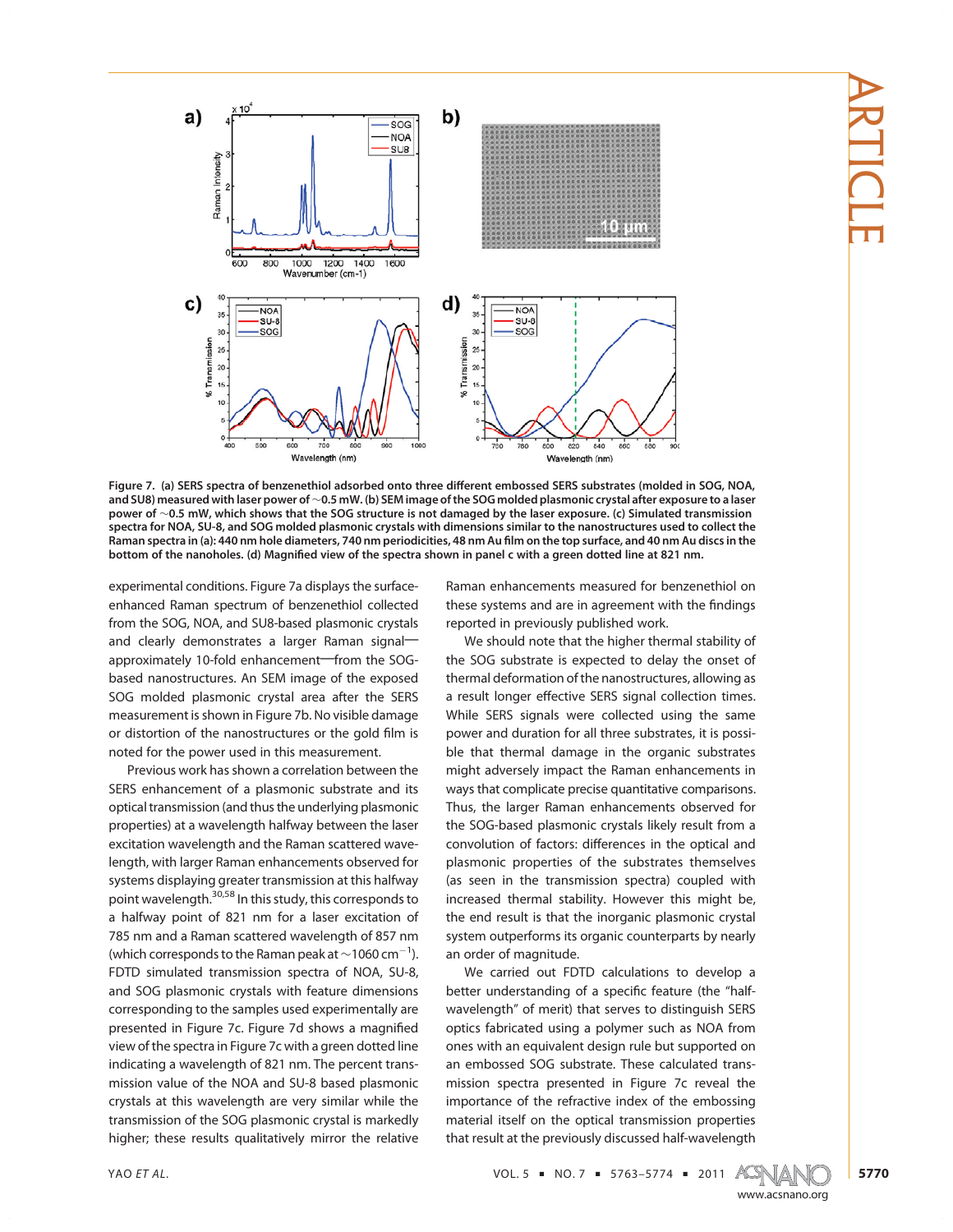of merit (and thus the supported plasmon modes) that result. These calculations show that the observed resonances in the SOG-based plasmonic crystal are shifted to shorter wavelengths as compared to the organic systems examined, with intensity differences at the half-wavelength of 821 nm of sufficient magnitude to impact the SERS enhancements. These effects are shown by these calculations to be due to refractive index differences in the substrate itself. The use of spin-on-glass with its marked refractive index contrast ( $n \approx 1.38$ ) compared to the polymer systems  $(n \approx 1.5 - 1.6)$  previously explored provides another lever by which the properties of these plasmonic crystals or other plasmonic substrates can be tuned to specific wavelength regions that otherwise may be inaccessible using existing design rules and molding materials.

# **CONCLUSIONS**

We have described the adaptation of an inorganic spin-on glass (SOG) material capable of embossing at molecular scale resolutions for the fabrication of plasmonic crystal nanostructures. These SOG nanostructures are shown to be stable in a wide range of chemical environments and have been used as masters for the replication of additional plasmonic crystals. The fabrication procedure for these plasmonic crystals can be adjusted to tune the resultant relief depths of the replicated nanostructures, and this versatility combined with the optical properties of the SOG itself provide powerful parameters for tuning the optical properties of the plasmonic device. The use of SOG as a molding material for nanohole arrays further extends the utility of these plasmonic crystals as stable, low cost platforms for high-performance liquid-phase and vapor-phase sensing through surface plasmon resonance and surface-enhanced Raman spectroscopy measurements. Chemical selectivity and specificity can be engineered into the sensor by functionalizing the plasmonic crystal surface with analyte-specific recognition mechanisms (such as DNA aptamers or antibodies).26,27,63,64 The material properties and the processing controls demonstrated here are powerful enablers for adapting these plasmonic crystals to meet the continually evolving demand for inexpensive, yet high-performance, sensing devices.

# ARTICLE

## MATERIALS AND METHODS

Materials. All reagents were used as received without further purification. Spin on glass (SOG) (product number 314) was purchased from Honeywell. Polydimethylsiloxane (soft PDMS (s-PDMS), Dow Corning, Sylgard 184) was obtained from Ellsworth Adhesives and prepared according to the manufacturer's directions. Components for hard PDMS (h-PDMS): poly(25-30% methylhydrosiloxane)-(dimethylsiloxane) (HMS-301), (1,3,5,7 tetravinyl-1,3,5,7-tetramethylcyclotetrasiloxane) (SIT-7900), poly- (7-8% vinylmethylsiloxane)-(dimethylsiloxane) (VDT-731), and platinum-divinyltetramethyldisiloxane (SIP-6831.1) were purchased from Gelest. Fluorinated silane (tridecafluoro-1,1,2, 2-tetrahydrooctyl)trichlorosilane (TDFOCS) was purchased from Gelest. Photocurable polyurethane (PU, NOA73) was purchased from Norland Products. Negative photoresist SU-8 was purchased from MicroChem. Benzenethiol (BT) (99.99%) was purchased from Aldrich. Gold etchant TFA was purchased from Transene Company, Inc. Deionized (DI) water (18 MΩ) was generated using a Millipore Milli-Q Academic A-10 system. Polymethyl methacrylate (PMMA A2) used for E-beam lithography was purchased from MicroChem Corporation. Piranha solution, a 7:3 mixture of H<sub>2</sub>SO<sub>4</sub>/  $H_2O_2$ , was used to remove organic contamination from the SOG molds. **Caution:** The use of piranha solution is highly dangerous and should be handled using appropriate personal protective equipment and proper safety procedures.

Fabrication of SOG Plasmonic Crystals. SOG material, designed as an interlevel dielectric material in the semiconductor industry, is used here to produce stable inorganic plasmonic crystals. SOG was filtered through 0.22 and 0.02  $\mu$ m syringe filters before spin-casting (700 rpm for 10 s) to form a thin SOG layer ( $∼1$   $\mu$ m thick) on top of a glass slide. The SOG soft gel was embossed by conformal contact with a composite h-PDMS/s-PDMS stamp consisting of nanohole array relief structures.  $21,22,27,29,52$  The sample was soft baked at 110 °C for 3 min after which the PDMS stamp was carefully removed. The embossed SOG film was further cured at 200  $^{\circ}$ C for 5 min and annealed at 450 °C under nitrogen for 1 h. An ∼5 nm tin(IV) oxide film as an adhesion layer followed by a gold film were deposited on the embossed SOG structure by sputter deposition in 5 mTorr argon (AJA International). For organic vapor sensing experiments, a thin layer of titanium oxide with thickness about 50 nm was deposited on the surface of SOG plasmonic crystals following the Au deposition by glancing<br>angle electron beam evaporation.<sup>62</sup>

Fabrication of Plasmonic Crystals Using SOG Masters. The fabrication procedure for plasmonic crystals using SOG embossed nanostructures as masters is similar to the procedure previously described.<sup>28-30</sup> A monolayer of fluorinated silanes was formed on the SOG embossed nanostructure to aid the separation of the SOG surface from the composite h-PDMS/s-PDMS stamp.<sup>52</sup> The PDMS stamp was then used to emboss photocurable organic prepolymers or SOG sol to generate new plasmonic nanostructures.

E-beam Lithography for Writing Nanostructures. A Raith e-Line electron beam lithography system and nanoengineering workstation was used to design and write nanostructures. Minimum line widths less than 20 nm, stitching accuracy around 40 nm, and overlay accuracy around 40 nm are possible using this system. The operation conditions used for writing PMMA layers with thicknesses of ∼100 nm were as follows: voltage, 10 or 20 KV; aperture, 10  $\mu$ m, 20  $\mu$ m, or 30  $\mu$ m; working distance, 10 mm. PMMA A2 was spin-coated onto a silicon wafer (4000 rpm for 40 s) with a resulting thickness around 100 nm. The sample was partially cured at 100 °C for 1 min and then cured at 180 °C for 2 min. After electron beam exposure using the Raith e-Line system, the PMMA layer was developed using a 1:3 solution of methyl isobutyl ketone (MIBK)/isopropanol (IPA) for 40 – 80 s, rinsed with IPA, and dried with nitrogen.

Molecular Scale Molding. Randomly aligned individual singlewalled carbon nanotubes (SWNTs) with diameters between 0.6 and 3.0 nm and surface coverage of  $\sim$ 1-10 tubes/ $\mu$ m<sup>2</sup> were grown on  $SiO<sub>2</sub>/Si$  wafers using chemical vapor deposition according to procedures described previously.<sup>21,65</sup> These SWNT structures were used as a master to fabricate elastomeric molds for the soft nanoimprinting of SOG materials with molecular scale features. A monolayer of fluorinated silanes on the SWNT masters is necessary to aid in the separation of the SWNT master and the composite PDMS stamp.<sup>5</sup>

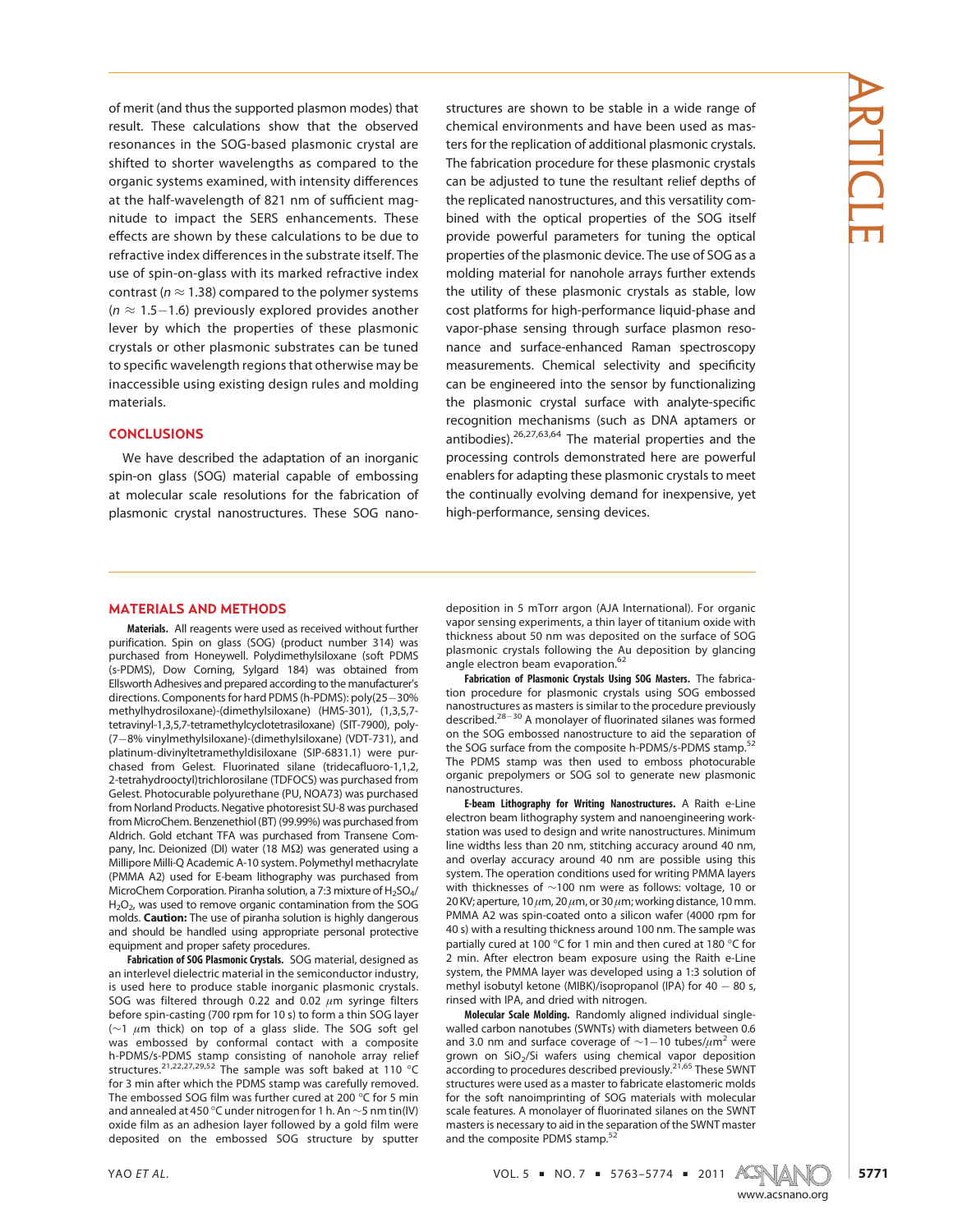Transmission-Mode Spectroscopy. Transmission spectra of SOG plasmonic crystals were measured using a Varian 5G UV vis-NIR spectrophotometer operating in normal incidence transmission mode without temperature control. A flow cell was mounted on top of the plasmonic crystal and organic solvents with increasing refractive indexes were injected into the flow cell with a syringe pump (Harvard Apparatus) at a flow rate of 0.1 mL/min. Transmission spectra over a wavelength range of 355-700 nm were collected during the process to monitor the changes in multiple plasmonic responses to those of the surrounding dielectric environment.

**FDTD Calculations.** Finite-difference time-domain calc-<br>ulations<sup>66–70</sup> were used to model the normal incidence transmission spectra and electromagnetic field distributions of NOA, SU-8, and SOG-based plasmonic crystals from a SOG master in air. The unit cell geometry defines an infinite square array of nanostructured gold film parallel to the  $x-y$  plane with semiinfinite NOA material on the bottom side and air on the top side. The unit cell involved  $N_x \times N_y \times N_z = 142 \times 142 \times 750$  total grid points. Propagations in the unit cell were carried out for 150 fs. Uniaxial perfectly matching layers were applied on both sides of the z grid to avoid artificial reflection errors from domain boundaries. Appropriate periodic boundary conditions were used to define the edge of the  $x-y$  plane consistent with the geometry of the infinite square array. The frequency-dependent gold permittivity was described by a Drude plus two-pole Lorentzian model over a wavelength range of 350-1500 nm. The dielectric constants of NOA, SU-8, SOG, water, and air were taken to be 2.43, 2.56, 1.90, 1.78, and 1.00, respectively.

SERS Measurements. Surface-enhanced Raman spectroscopy measurements were conducted using a SENTERRA dispersive Raman microscope (Bruker Optics) with a 785 nm excitation laser and an excitation power of ∼2.7 mW. The Raman spectra were  $\text{collected over a Raman shift range of } 440-1800 \text{ cm}^{-1}$ . Gold (50 nm) was deposited onto the surface of the plasmonic crystals via electron beam evaporation. A self-assembled monolayer of benzenethiol was formed on top of the plasmonic crystals by immersing them in a 15 mM benzenethiol ethanol solution overnight, rinsing thoroughly with ethanol, and drying with N<sub>2</sub>.

Acknowledgment. This material is based upon work supported as part of the Light-Material Interactions in Energy Conversion, an Energy Frontier Research Center funded by the U.S. Department of Energy, Office of Science, Office of Basic Energy Sciences under prime contract DE-SC0001293 to the California Institute of Technology via subaward 67N-1087758 to the University of Illinois. The authors gratefully acknowledge use of the Frederick Seitz Materials Research Laboratory Central Facilities at the University of Illinois, including the Center for Microanalysis of Materials, supported by the U.S. Department of Energy, Basic Energy Science, Materials Science and Engineering Division under Award No. DE-FG02-07ER46471. The work at the Center for Nanoscale Materials at Argonne National Laboratory was supported by the U.S. Department of Energy, Office of Science, Office of Basic Energy Sciences, under Contract No. DE-AC02-06CH11357. The authors also gratefully acknowledge the use of the Turing cluster maintained and operated by the Computational Science and Engineering Program at the University of Illinois.

Supporting Information Available: SEM micrographs of SOG particulates, AFM plots and transmission spectra (both experimental and simulated) for plasmonic nanostructures with varying relief depths, SEM and AFM characterization of e-beam lithography nanostructure and carbon nanotube replication in SOG; SEM, AFM, and spectral characterization of SOG-based nanostructures following treatment with piranha solution. This material is available free of charge via the Internet at http://pubs.acs.org.

### REFERENCES AND NOTES

1. Stewart, M. E.; Motala, M. J.; Yao, J.; Thompson, L. B.; Nuzzo, R. G. Unconventional Methods for Forming Nanopatterns. Proc. Inst. Mech. Eng. Part N, J. Nanoeng. Nanosyst. 2007, 220, 81–138.

- 2. Xia, Y. N.; Rogers, J. A.; Paul, K. E.; Whitesides, G. M. Unconventional Methods for Fabricating and Patterning Nanostructures. Chem. Rev. 1999, 99, 1823–1848.
- 3. Gates, B. D.; Xu, Q. B.; Stewart, M.; Ryan, D.; Willson, C. G.; Whitesides, G. M. New Approaches to Nanofabrication: Molding, Printing, and Other Techniques. Chem. Rev. 2005, 105, 1171–1196.
- 4. Love, J. C.; Estroff, L. A.; Kriebel, J. K.; Nuzzo, R. G.; Whitesides, G. M. Self-Assembled Monolayers of Thiolates on Metals as a Form of Nanotechnology. Chem. Rev. 2005, 105, 1103–1169.
- 5. Rosa, L. G.; Liang, J. Atomic Force Microscope Nanolithography: Dip-Pen, Nanoshaving, Nanografting, Tapping Mode, Electrochemical and Thermal Nanolithography. J. Phys.-Condens. Matter 2009, 21, 483001.
- 6. Salaita, K.; Wang, Y. H.; Mirkin, C. A. Applications of Dip-Pen Nanolithography. Nat. Nanotechnol. 2007, 2, 145–155.
- 7. Koh, S. J. Strategies for Controlled Placement of Nanoscale Building Blocks. Nanoscale Res. Lett. 2007, 2, 519–545.
- 8. Kim, J. K.; Yang, S. Y.; Lee, Y.; Kim, Y. Functional Nanomaterials Based on Block Copolymer Self-Assembly. Prog. Polym. Sci. 2010, 35, 1325–1349.
- 9. Suh, K. Y.; Park, M. C.; Kim, P. Capillary Force Lithography: A Versatile Tool for Structured Biomaterials Interface Towards Cell and Tissue Engineering. Adv. Funct. Mater. 2009, 19, 2699–2712.
- 10. Zhang, G.; Wang, D. Y. Colloidal Lithography-the Art of Nanochemical Patterning. Chem.-Asian J. 2009, 4, 236– 245.
- 11. Zhang, X.; Whitney, A. V.; Zhao, J.; Hicks, E. M.; Van Duyne, R. P. Advances in Contemporary Nanosphere Lithographic Techniques. J. Nanosci. Nanotechnol. 2006, 6, 1920–1934.
- 12. Zhang, X.; Yonzon, C.; Van Duyne, R. P. Nanosphere Lithography Fabricated Plasmonic Materials and Their Applications. J. Mater. Res. 2006, 21, 1083–1092.
- 13. Henzie, J.; Barton, J. E.; Stender, C. L.; Odom, T. W. Large-Area Nanoscale Patterning: Chemistry Meets Fabrication. Acc. Chem. Res. 2006, 39, 249–257.
- 14. Henzie, J.; Lee, J.; Lee, M. H.; Hasan, W.; Odom, T. W. Nanofabrication of Plasmonic Structures. Annu. Rev. Phys. Chem. 2009, 60, 147–165.
- 15. Bailey, T. C.; Johnson, S. C.; Sreenivasan, S. V.; Ekerdt, J. G.; Willson, C. G.; Resnick, D. J. Step and Flash Imprint Lithography: An Efficient Nanoscale Printing Technology. J. Photopolym. Sci. Technol. 2002, 15, 481-486.
- 16. Colburn, M.; Grot, A.; Amistoso, M.; Choi, B. J.; Bailey, T.; Ekerdt, J.; Sreenivasan, S. V.; Hollenhorst, J.; Willson, C. G. In Step and Flash Imprint Lithography for Sub-100 Nm Patterning. Emerging Lithographic Technologies IV, Febrary 28, 2000-March 1, 2000, Santa Clara, CA, USA; Society of Photo-Optical Instrumentation Engineers: Santa Clara, CA, USA, 2000; pp 453-457.
- 17. Qin, D.; Xia, Y. N.; Whitesides, G. M. Soft Lithography for Micro- and Nanoscale Patterning. Nat. Protoc. 2010, 5, 491–502.
- 18. Randolph, S. J.; Fowlkes, J. D.; Rack, P. D. Focused, Nanoscale Electron-Beam-Induced Deposition and Etching. Crit. Rev. Solid State Mater. Sci. 2006, 31, 55–89.
- 19. Tseng, A. A. Recent Developments in Micromilling Using Focused Ion Beam Technology. J. Micromech. Microeng. 2004, 14, R15–R34.
- 20. Xia, Y.; Whitesides, G. M. Soft Lithography. Angew. Chem., Int. Ed. 1998, 37, 550–575.
- 21. Hua, F.; Sun, Y.; Gaur, A.; Meitl, M. A.; Bilhaut, L.; Rotkina, L.; Wang, J.; Geil, P.; Shim, M.; Rogers, J. A. Polymer Imprint Lithography with Molecular-Scale Resolution. Nano Lett. 2004, 4, 2467–2471.
- 22. Truong, T. T.; Lin, R.; Jeon, S.; Lee, H. H.; Maria, J.; Gaur, A.; Hua, F.; Meinel, I.; Rogers, J. A. Soft Lithography Using Acryloxy Perfluoropolyether Composite Stamps. Langmuir 2007, 23, 2898–2905.
- 23. Piner, R. D.; Zhu, J. Z.; Xu, F.; Hong, S.; Mirkin, C. A. "Dip-Pen" Nanolithography. Science 1999, 283, 661–663.
- 24. Loo, Y.-L.; Lang, D. V.; Rogers, J. A.; Hsu, J. W. P. Electrical Contacts to Molecular Layers by Nanotransfer Printing. Nano Lett. 2003, 3, 913–917.



www.acsnano.org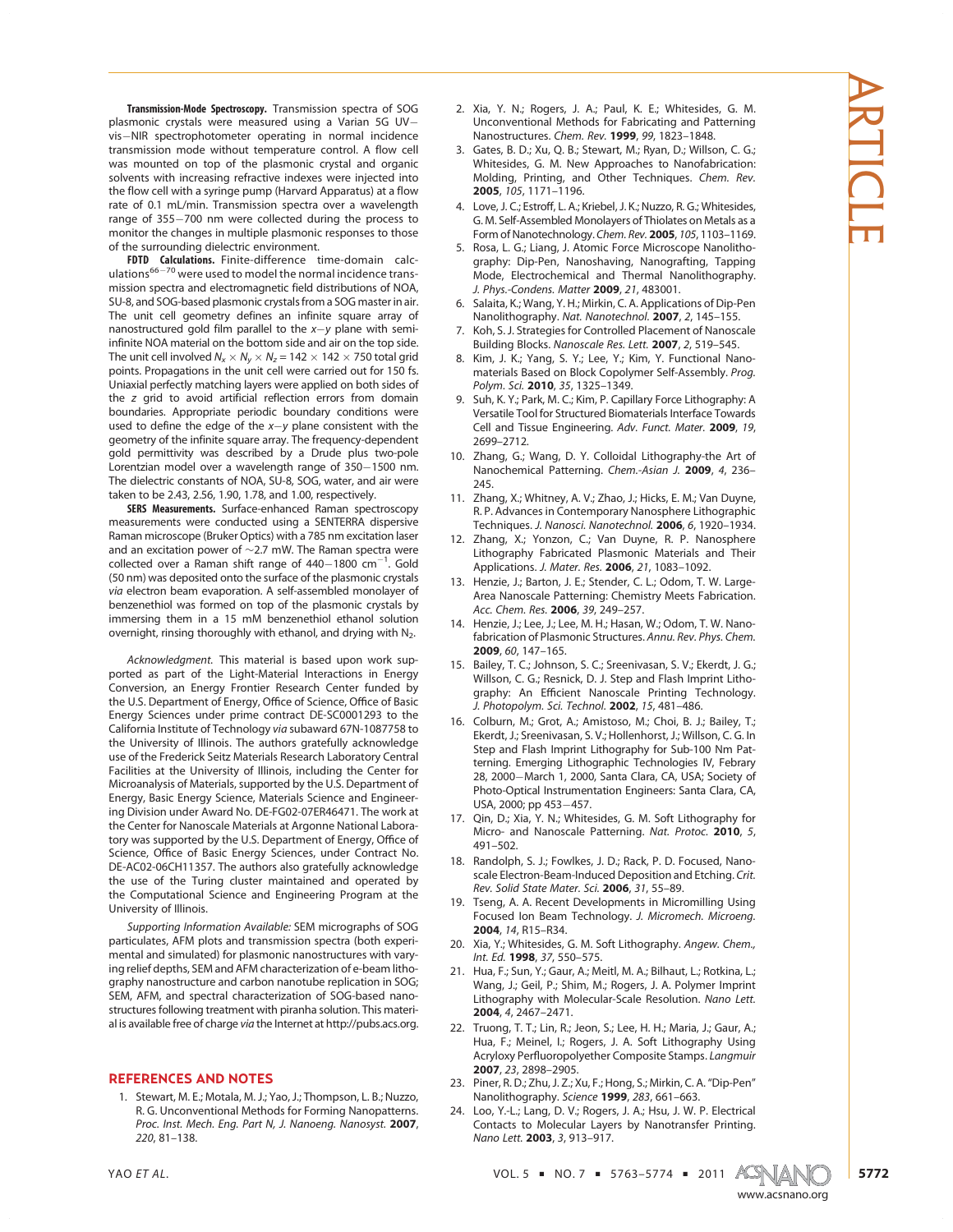- 25. Loo, Y.-L.; Willett, R. L.; Baldwin, K. W.; Rogers, J. A. Interfacial Chemistries for Nanoscale Transfer Printing. J. Am. Chem. Soc. 2002, 124, 7654-7655.
- 26. Stewart, M. E.; Anderton, C. R.; Thompson, L. B.; Maria, J.; Gray, S. K.; Rogers, J. A.; Nuzzo, R. G. Nanostructured Plasmonic Sensors. Chem. Rev. 2008, 108, 494–521.
- 27. Stewart, M. E.; Mack, N. H.; Malyarchuk, V.; Soares, J. A. N. T.; Lee, T.-W.; Gray, S. K.; Nuzzo, R. G.; Rogers, J. A. Quantitative Multispectral Biosensing and 1D Imaging Using Quasi-3D Plasmonic Crystals. Proc. Natl. Acad. Sci. U.S.A. 2006, 103, 17143–17148.
- 28. Yao, J.; Le, A.-P.; Gray, S. K.; Moore, J. S.; Rogers, J. A.; Nuzzo, R. G. Functional Nanostructured Plasmonic Materials. Adv. Mater. 2010, 22, 1102-1110.
- 29. Yao, J.; Stewart, M. E.; Maria, J.; Lee, T.-W.; Gray, S. K.; Rogers, J. A.; Nuzzo, R. G. Seeing Molecules by Eye: Surface Plasmon Resonance Imaging at Visible Wavelengths with High Spatial Resolution and Submonolayer Sensitivity. Angew. Chem., Int. Ed. 2008, 47, 5013-5017.
- 30. Baca, A. J.; Truong, T. T.; Cambrea, L. R.; Montgomery, J. M.; Gray, S. K.; Abdula, D.; Banks, T. R.; Yao, J.; Nuzzo, R. G.; Rogers, J. A. Molded Plasmonic Crystals for Detecting and Spatially Imaging Surface Bound Species by Surface-Enhanced Raman Scattering. Appl. Phys. Lett. 2009, 94, 243109/1–243109/3.
- 31. Camden, J. P.; Dieringer, J.; Zhao, J.; Van Duyne, R. P. Controlled Plasmonic Nanostructures for Surface-Enhanced Spectroscopy and Sensing. Acc. Chem. Res. 2008, 41, 1653–1661.
- 32. Gordon, R.; Sinton, D.; Kavanagh, K. L.; Brolo, A. G. A New Generation of Sensors Based on Extraordinary Optical Transmission. Acc. Chem. Res. 2008, 41, 1049–1057.
- 33. Stuart, D. A.; Haes, A. J.; Yonzon, C. R.; Hicks, E. M.; Van Duyne, R. P. Biological Applications of Localised Surface Plasmonic Phenomenae. IEE Proc. Nanobiotechnol. 2005, 152, 13–22.
- 34. Willets, K. A.; Van Duyne, R. P. Localized Surface Plasmon Resonance Spectroscopy and Sensing. Annu. Rev. Phys. Chem. 2007, 58, 267-297.
- 35. Barnes, W. L. Fluorescence Near Interfaces: The Role of Photonic Mode Density. J. Mod. Opt. 1998, 45, 661–699.
- 36. Aslan, K.; Gryczynski, I.; Malicka, J.; Matveeva, E.; Lakowicz, J. R.; Geddes, C. D. Metal-Enhanced Fluorescence: An Emerging Tool in Biotechnology. Curr. Opin. Biotechnol. 2005, 16, 55–62.
- 37. Lakowicz, J. R. Radiative Decay Engineering 5: Metal-Enhanced Fluorescence and Plasmon Emission. Anal. Biochem. 2005, 337, 171-194.
- 38. Liebermann, T.; Knoll, W. Surface-Plasmon Field-Enhanced Fluorescence Spectroscopy. Colloid Surf. A 2000, 171, 115– 130.
- 39. Ferry, V. E.; Sweatlock, L. A.; Pacifici, D.; Atwater, H. A. Plasmonic Nanostructure Design for Efficient Light Coupling into Solar Cells. Nano Lett. 2008, 8, 4391-4397.
- 40. Nakayama, K.; Tanabe, K.; Atwater, H. A. Plasmonic Nanoparticle Enhanced Light Absorption in GaAs Solar Cells. Appl. Phys. Lett. 2008, 93, 121904.
- 41. Pillai, S.; Catchpole, K. R.; Trupke, T.; Green, M. A. Surface Plasmon Enhanced Silicon Solar Cells. J. Appl. Phys. 2007, 101, 093105.
- 42. Stuart, H. R.; Hall, D. G. Island Size Effects in Nanoparticle-Enhanced Photodetectors. Appl. Phys. Lett. 1998, 73, 3815–3817.
- 43. Chang, C.-K.; Lin, D.-Z.; Yeh, C.-S.; Lee, C.-K.; Chang, Y.-C.; Lin, M.-W.; Yeh, J.-T.; Liu, J.-M. Experimental Analysis of Surface Plasmon Behavior in Metallic Circular Slits. Appl. Phys. Lett. 2007, 90, 061113/1-061113/3.
- 44. Dintinger, J.; Klein, S.; Ebbesen, T. W. Molecule-Surface Plasmon Interactions in Hole Arrays: Enhanced Absorption, Refractive Index Changes, and All-Optical Switching. Adv. Mater. 2006, 18, 1267–1270.
- 45. Grand, J.; Adam, P.-M.; Grimault, A.-S.; Vial, A.; de la Chapelle, M. L.; Bijeon, J.-L.; Kostcheev, S.; Royer, P. Optical Extinction Spectroscopy of Oblate, Prolate and Ellipsoid Shaped Gold Nanoparticles: Experiments and Theory. Plasmonics 2006, 1, 135–140.
- 46. Rechberger, W.; Hohenau, A.; Leitner, A.; Krenn, J. R.; Lamprecht, B.; Aussenegg, F. R. Optical Properties of Two Interacting Gold Nanoparticles. Opt. Commun. 2003, 220, 137–141.
- 47. Bozhevolnyi, S. I.; Volkov, V. S.; Devaux, E.; Laluet, J.-Y.; Ebbesen, T. W. Channel Plasmon Subwavelength Waveguide Components Including Interferometers and Ring Resonators. Nature 2006, 440, 508-511.
- 48. Przybilla, F.; Genet, C.; Ebbesen, T. W. Enhanced Transmission through Penrose Subwavelength Hole Arrays. Appl. Phys. Lett. 2006, 89, 121115.
- 49. Gao, H.; McMahon, J. M.; Lee, M. H.; Henzie, J.; Gray, S. K.; Schatz, G. C.; Odom, T. W. Rayleigh Anomaly-Surface Plasmon Polariton Resonances in Palladium and Gold Subwavelength Hole Arrays. Opt. Express 2009, 17, 2334.
- 50. Henzie, J.; Lee, M. H.; Odom, T. W. Multiscale Patterning of Plasmonic Metamaterials. Nat. Nanotechnol. 2007, 2, 549–554.
- 51. Kwak, E.-S.; Henzie, J.; Chang, S.-H.; Gray, S. K.; Schatz, G. C.; Odom, T. W. Surface Plasmon Standing Waves in Large-Area Subwavelength Hole Arrays. Nano Lett. 2005, 5, 1963–1967.
- 52. Malyarchuk, V.; Hua, F.; Mack, N. H.; Velasquez, V. T.; White, J. O.; Nuzzo, R. G.; Rogers, J. A. High Performance Plasmonic Crystal Sensor Formed by Soft Nanoimprint Lithography. Opt Express 2005, 13, 5669–5675.
- 53. Truong, T. T.; Maria, J.; Yao, J.; Stewart, M. E.; Lee, T.-W.; Gray, S. K.; Nuzzo, R. G.; Rogers, J. A. Nanopost Plasmonic Crystals. Nanotechnol. **2009**, 20, 434011-1/434011-8.
- 54. Mack, N. H.; Wackerly, J. W.; Malyarchuk, V.; Rogers, J. A.; Moore, J. S.; Nuzzo, R. G. Optical Transduction of Chemical Forces. Nano Lett. 2007, 7, 733–737.
- 55. Jeanmaire, D. L.; Van Duyne, R. P. Surface Raman Spectroelectrochemistry Part I. Heterocyclic, Aromatic, and Aliphatic Amines Adsorbed on the Anodized Silver Electrode. J. Electroanal. Chem. 1977, 84, 1–20.
- 56. Albrecht, M. G.; Creighton, J. A. Anomalously Intense Raman Spectra of Pyridine at a Silver Electrode. J. Am. Chem. Soc. 1977, 99, 5215–5217.
- 57. Nie, S.; Emory, S. R. Probing Single Molecules and Single Nanoparticles by Surface-Enhanced Raman Scattering. Science 1997, 275, 1102–1106.
- 58. Haynes, C. L.; Van Duyne, R. P. Plasmon-Sampled Surface-Enhanced Raman Excitation Spectroscopy.J. Phys. Chem. B 2003, 107, 7426–7433.
- 59. Tao, A.; Kim, F.; Hess, C.; Goldberger, J.; He, R.; Sun, Y.; Xia, Y.; Yang, P. Langmuir-Blodgett Silver Nanowire Monolayers for Molecular Sensing Using Surface-Enhanced Raman Spectroscopy. Nano Lett. 2003, 3, 1229–1233.
- 60. Brolo, A. G.; Arctander, E.; Gordon, R.; Leathem, B.; Kavanagh, K. L. Nanohole-Enhanced Raman Scattering. Nano Lett. 2004, 4, 2015–2018.
- 61. Robbie, K.; Friedrich, L. J.; Dew, S. K.; Smy, T.; Brett, M. J. Fabrication of Thin Films with Highly Porous Microstructures. J. Vac. Sci. Technol. A 1995, 13, 1032–1035.
- 62. Zhang, W.; Ganesh, N.; Block, I. D.; Cunningham, B. T. High Sensitivity Photonic Crystal Biosensor Incorporating Nanorod Structures for Enhanced Surface Area. Sensors Actuat. B 2007, 131, 279–284.
- 63. Homola, J. Surface Plasmon Resonance Sensors for Detection of Chemical and Biological Species. Chem. Rev. 2008, 108, 462–493.
- 64. Stewart, M. E.; Yao, J.; Maria, J.; Gray, S. K.; Rogers, J. A.; Nuzzo, R. G. Multispectral Thin Film Biosensing and Quantitative Imaging Using 3D Plasmonic Crystals. Anal. Chem. 2009, 81, 5980–5989.
- 65. Hua, F.; Gaur, A.; Sun, Y.; Word, M.; Jin, N.; Adesida, I.; Shim, M.; Shim, A.; Rogers, J. A. Processing Dependent Behavior of Soft Imprint Lithography on the 1–10-nm Scale. IEEE Trans. Nanotechnol. 2006, 5, 301–308.
- 66. Chang, S.-H.; Gray, S. K.; Schatz, G. C. Surface Plasmon Generation and Light Transmission by Isolated Nanoholes and Arrays of Nanoholes in Thin Metal Films. Opt. Express 2005, 13, 3150–3165.